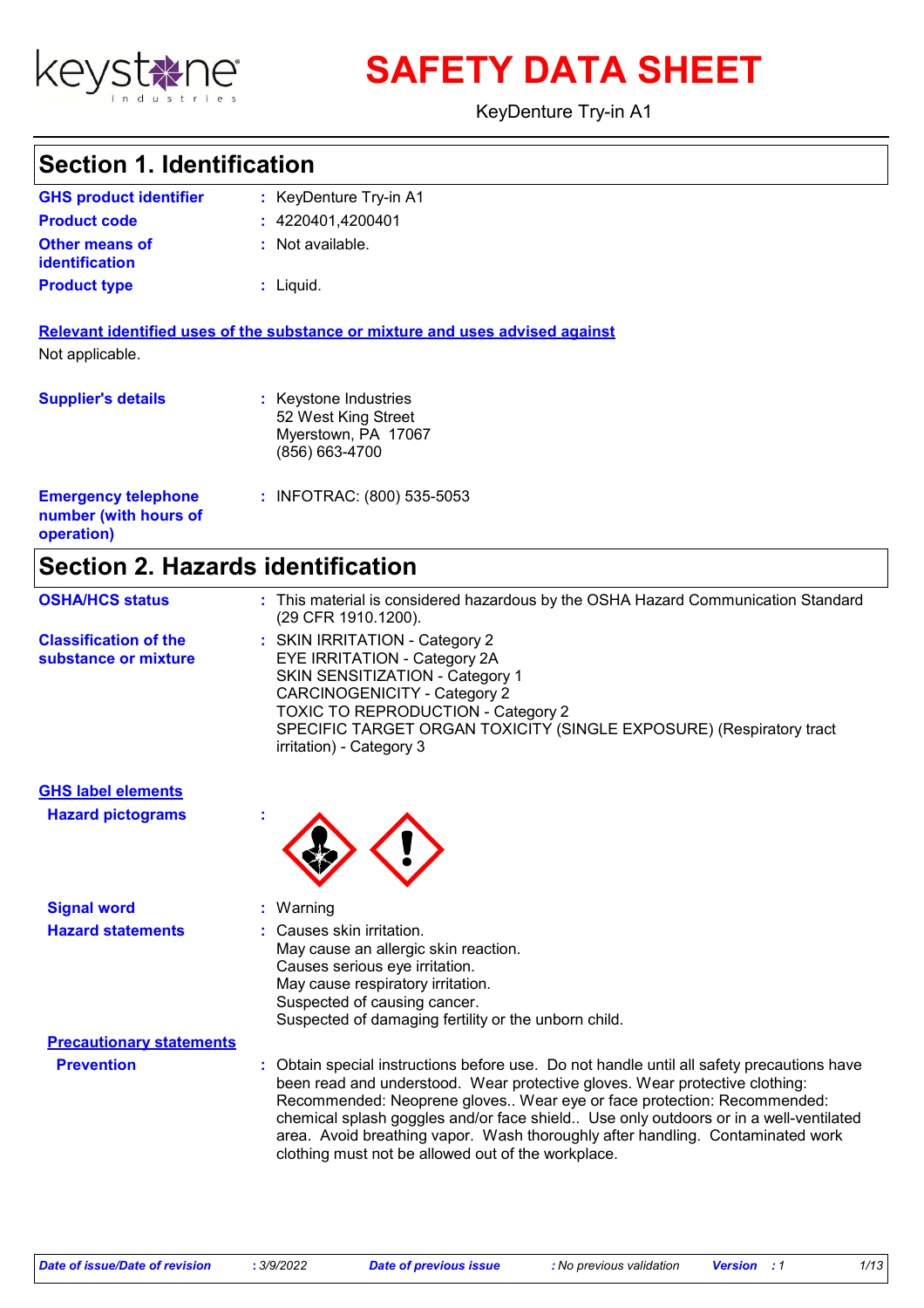# **Section 2. Hazards identification**

| : IF exposed or concerned: Get medical advice or attention. IF INHALED: Remove<br>person to fresh air and keep comfortable for breathing. Call a POISON CENTER or<br>doctor if you feel unwell. Take off contaminated clothing and wash it before reuse.<br>Wash contaminated clothing before reuse. IF ON SKIN: Wash with plenty of water. If<br>skin irritation or rash occurs: Get medical advice or attention. IF IN EYES: Rinse<br>cautiously with water for several minutes. Remove contact lenses, if present and easy to<br>do. Continue rinsing. If eye irritation persists: Get medical advice or attention. |
|------------------------------------------------------------------------------------------------------------------------------------------------------------------------------------------------------------------------------------------------------------------------------------------------------------------------------------------------------------------------------------------------------------------------------------------------------------------------------------------------------------------------------------------------------------------------------------------------------------------------|
| : Store locked up. Store in a well-ventilated place. Keep container tightly closed.                                                                                                                                                                                                                                                                                                                                                                                                                                                                                                                                    |
| : Dispose of contents and container in accordance with all local, regional, national and<br>international regulations.                                                                                                                                                                                                                                                                                                                                                                                                                                                                                                 |
| $:$ None known.                                                                                                                                                                                                                                                                                                                                                                                                                                                                                                                                                                                                        |
|                                                                                                                                                                                                                                                                                                                                                                                                                                                                                                                                                                                                                        |

# **Section 3. Composition/information on ingredients**

| Substance/mixture     | : Mixture        |
|-----------------------|------------------|
| <b>Other means of</b> | : Not available. |
| <b>identification</b> |                  |

| <b>Ingredient name</b> | <b>CAS number</b> | <b>EC</b> number | $\frac{9}{6}$ |
|------------------------|-------------------|------------------|---------------|
| Methacrylate Monomer 1 |                   |                  | $≥25 - ≤50$   |
| Methacrylate Monomer 3 |                   |                  | $≥10 - ≤25$   |
| Photo Initiator 1      |                   |                  | ≤3            |
| Methacrylate Monomer 2 |                   |                  | $≤0.3$        |
| Acrylate Monomer 1     |                   |                  | $≤0.3$        |
| titanium dioxide       |                   |                  | $≤0.3$        |

Any concentration shown as a range is to protect confidentiality or is due to batch variation.

**There are no additional ingredients present which, within the current knowledge of the supplier and in the concentrations applicable, are classified as hazardous to health or the environment and hence require reporting in this section.**

**Occupational exposure limits, if available, are listed in Section 8.**

### **Section 4. First aid measures**

#### **Description of necessary first aid measures**

| <b>Eye contact</b>  | : Immediately flush eyes with plenty of water, occasionally lifting the upper and lower<br>eyelids. Check for and remove any contact lenses. Continue to rinse for at least 10<br>minutes. Get medical attention.                                                                                                                                                                                                                                                                                                                                                                                                                                                                                                                                                                                                                                                                                              |
|---------------------|----------------------------------------------------------------------------------------------------------------------------------------------------------------------------------------------------------------------------------------------------------------------------------------------------------------------------------------------------------------------------------------------------------------------------------------------------------------------------------------------------------------------------------------------------------------------------------------------------------------------------------------------------------------------------------------------------------------------------------------------------------------------------------------------------------------------------------------------------------------------------------------------------------------|
| <b>Inhalation</b>   | : Remove victim to fresh air and keep at rest in a position comfortable for breathing. If it<br>is suspected that fumes are still present, the rescuer should wear an appropriate mask<br>or self-contained breathing apparatus. If not breathing, if breathing is irregular or if<br>respiratory arrest occurs, provide artificial respiration or oxygen by trained personnel. It<br>may be dangerous to the person providing aid to give mouth-to-mouth resuscitation.<br>Get medical attention. If necessary, call a poison center or physician. If unconscious,<br>place in recovery position and get medical attention immediately. Maintain an open<br>airway. Loosen tight clothing such as a collar, tie, belt or waistband. In case of<br>inhalation of decomposition products in a fire, symptoms may be delayed. The exposed<br>person may need to be kept under medical surveillance for 48 hours. |
| <b>Skin contact</b> | : Wash with plenty of soap and water. Remove contaminated clothing and shoes. Wash<br>contaminated clothing thoroughly with water before removing it, or wear gloves.<br>Continue to rinse for at least 10 minutes. Get medical attention. In the event of any<br>complaints or symptoms, avoid further exposure. Wash clothing before reuse. Clean<br>shoes thoroughly before reuse.                                                                                                                                                                                                                                                                                                                                                                                                                                                                                                                          |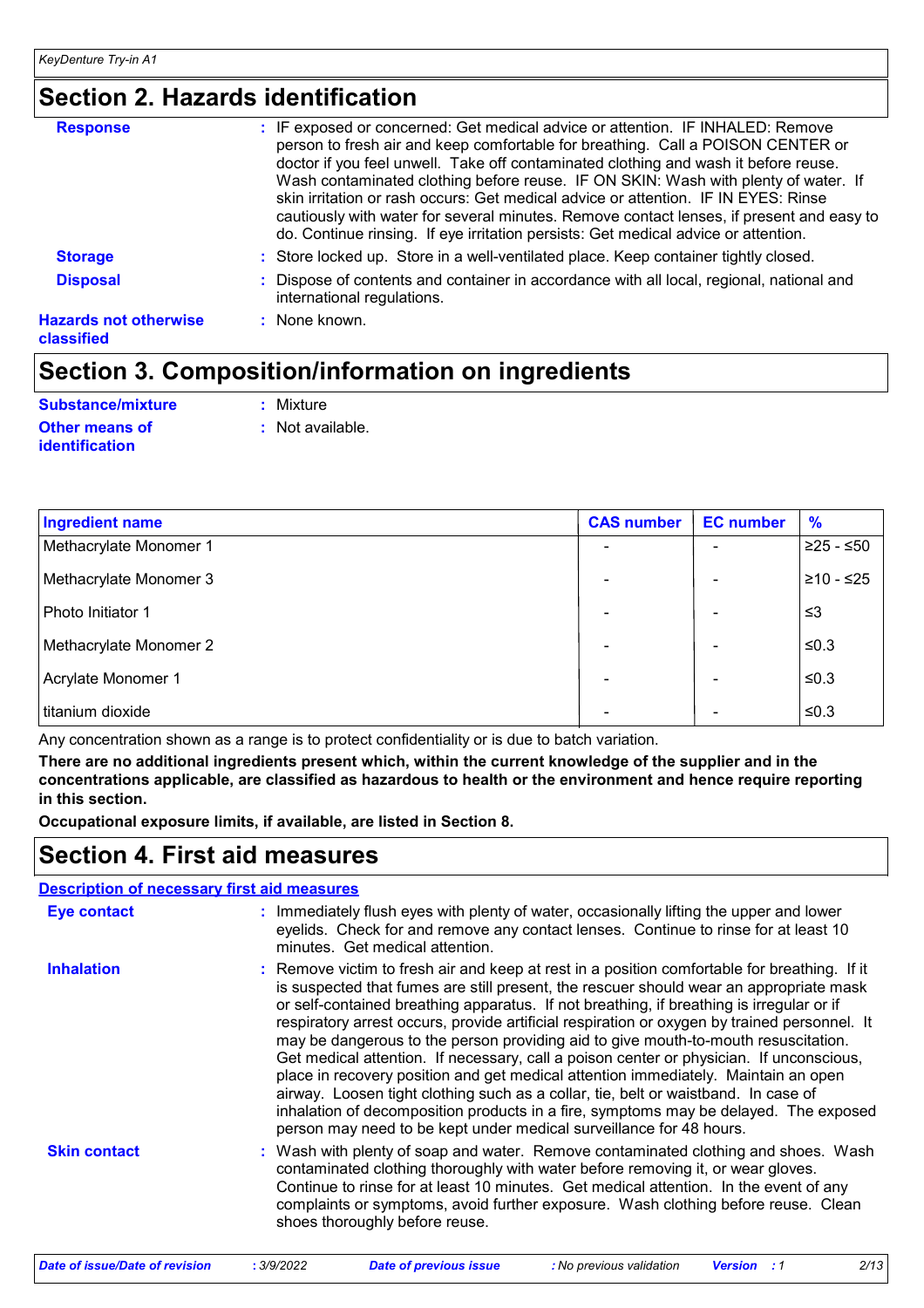# **Section 4. First aid measures**

| and get medical attention immediately. Maintain an open airway. Loosen tight clothing<br>such as a collar, tie, belt or waistband. |
|------------------------------------------------------------------------------------------------------------------------------------|
|------------------------------------------------------------------------------------------------------------------------------------|

#### **Most important symptoms/effects, acute and delayed**

| <b>Potential acute health effects</b> |                                                                                                                                                                          |
|---------------------------------------|--------------------------------------------------------------------------------------------------------------------------------------------------------------------------|
| <b>Eye contact</b>                    | : Causes serious eye irritation.                                                                                                                                         |
| <b>Inhalation</b>                     | : May cause respiratory irritation.                                                                                                                                      |
| <b>Skin contact</b>                   | : Causes skin irritation. May cause an allergic skin reaction.                                                                                                           |
| <b>Ingestion</b>                      | : No known significant effects or critical hazards.                                                                                                                      |
| <b>Over-exposure signs/symptoms</b>   |                                                                                                                                                                          |
| <b>Eye contact</b>                    | : Adverse symptoms may include the following:<br>pain or irritation<br>watering<br>redness                                                                               |
| <b>Inhalation</b>                     | : Adverse symptoms may include the following:<br>respiratory tract irritation<br>coughing<br>reduced fetal weight<br>increase in fetal deaths<br>skeletal malformations  |
| <b>Skin contact</b>                   | : Adverse symptoms may include the following:<br>irritation<br>redness<br>reduced fetal weight<br>increase in fetal deaths<br>skeletal malformations                     |
| <b>Ingestion</b>                      | : Adverse symptoms may include the following:<br>reduced fetal weight<br>increase in fetal deaths<br>skeletal malformations                                              |
|                                       | <b>Indication of immediate medical attention and special treatment needed, if necessary</b>                                                                              |
| <b>Notes to physician</b>             | : In case of inhalation of decomposition products in a fire, symptoms may be delayed.<br>The exposed person may need to be kept under medical surveillance for 48 hours. |
| <b>Specific treatments</b>            | : No specific treatment.                                                                                                                                                 |
| <b>Protection of first-aiders</b>     | No action shall be taken involving any personal risk or without suitable training. If it is                                                                              |

### give mouth-to-mouth resuscitation. Wash contaminated clothing thoroughly with water before removing it, or wear gloves.

#### **See toxicological information (Section 11)**

## **Section 5. Fire-fighting measures**

| <b>Extinguishing media</b>             |                                                                 |
|----------------------------------------|-----------------------------------------------------------------|
| <b>Suitable extinguishing</b><br>media | : Use an extinguishing agent suitable for the surrounding fire. |
| Unsuitable extinguishing<br>media      | : None known.                                                   |

suspected that fumes are still present, the rescuer should wear an appropriate mask or self-contained breathing apparatus. It may be dangerous to the person providing aid to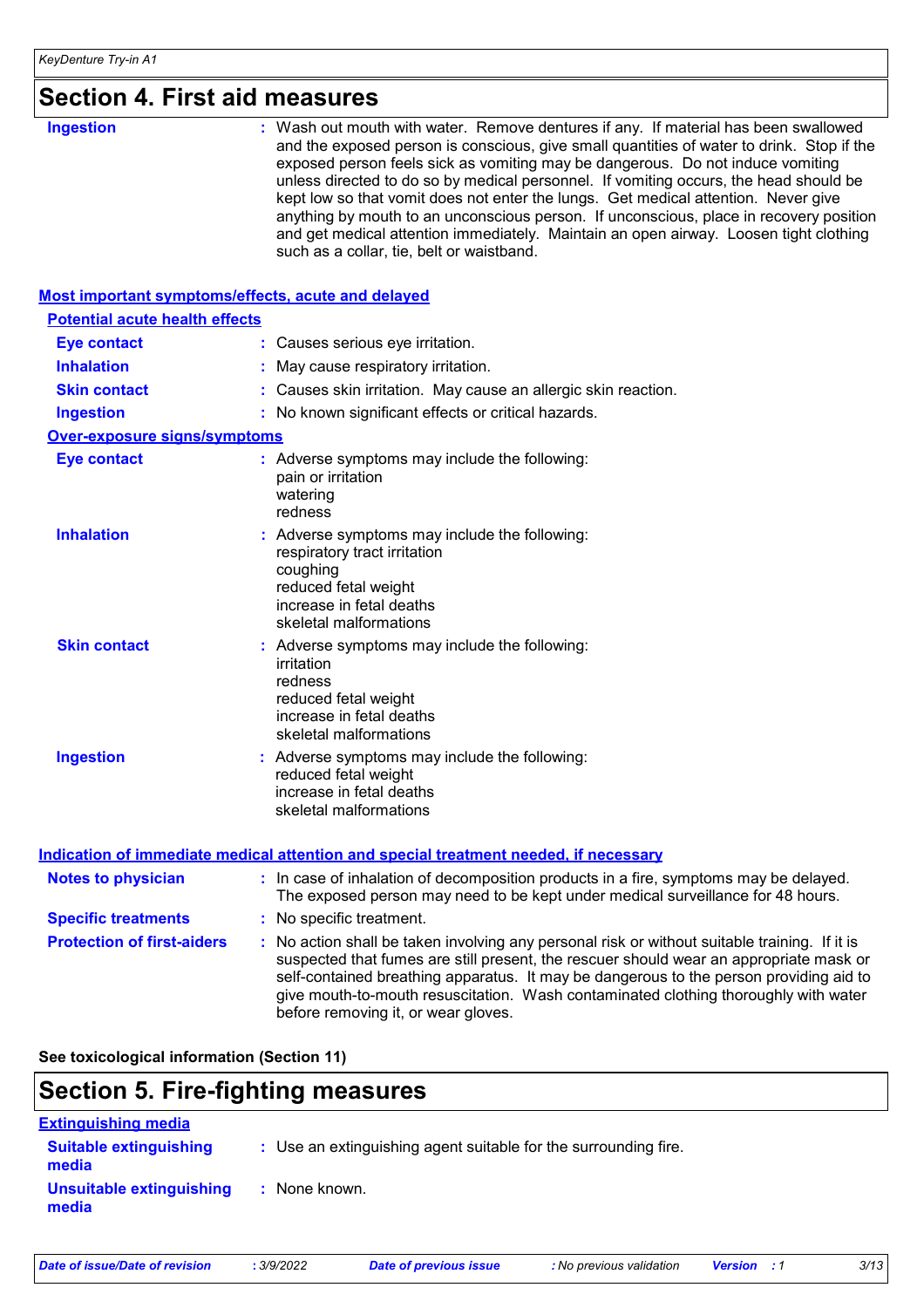### **Section 5. Fire-fighting measures**

| <b>Specific hazards arising</b><br>from the chemical     | : In a fire or if heated, a pressure increase will occur and the container may burst.                                                                                                               |
|----------------------------------------------------------|-----------------------------------------------------------------------------------------------------------------------------------------------------------------------------------------------------|
| <b>Hazardous thermal</b><br>decomposition products       | Decomposition products may include the following materials:<br>carbon dioxide<br>carbon monoxide<br>nitrogen oxides<br>phosphorus oxides                                                            |
| <b>Special protective actions</b><br>for fire-fighters   | : Promptly isolate the scene by removing all persons from the vicinity of the incident if<br>there is a fire. No action shall be taken involving any personal risk or without suitable<br>training. |
| <b>Special protective</b><br>equipment for fire-fighters | Fire-fighters should wear appropriate protective equipment and self-contained breathing<br>apparatus (SCBA) with a full face-piece operated in positive pressure mode.                              |

### **Section 6. Accidental release measures**

#### **Personal precautions, protective equipment and emergency procedures**

| For non-emergency<br>personnel                        | : No action shall be taken involving any personal risk or without suitable training.<br>Evacuate surrounding areas. Keep unnecessary and unprotected personnel from<br>entering. Do not touch or walk through spilled material. Avoid breathing vapor or mist.<br>Provide adequate ventilation. Wear appropriate respirator when ventilation is<br>inadequate. Put on appropriate personal protective equipment. |
|-------------------------------------------------------|------------------------------------------------------------------------------------------------------------------------------------------------------------------------------------------------------------------------------------------------------------------------------------------------------------------------------------------------------------------------------------------------------------------|
| For emergency responders                              | : If specialized clothing is required to deal with the spillage, take note of any information in<br>Section 8 on suitable and unsuitable materials. See also the information in "For non-<br>emergency personnel".                                                                                                                                                                                               |
| <b>Environmental precautions</b>                      | : Avoid dispersal of spilled material and runoff and contact with soil, waterways, drains<br>and sewers. Inform the relevant authorities if the product has caused environmental<br>pollution (sewers, waterways, soil or air).                                                                                                                                                                                  |
| Methods and materials for containment and cleaning up |                                                                                                                                                                                                                                                                                                                                                                                                                  |

| <b>Small spill</b> | : Stop leak if without risk. Move containers from spill area. Dilute with water and mop up<br>if water-soluble. Alternatively, or if water-insoluble, absorb with an inert dry material and<br>place in an appropriate waste disposal container. Dispose of via a licensed waste<br>disposal contractor.                                                                                                                                                                                                                                                                                                                                                                                                     |
|--------------------|--------------------------------------------------------------------------------------------------------------------------------------------------------------------------------------------------------------------------------------------------------------------------------------------------------------------------------------------------------------------------------------------------------------------------------------------------------------------------------------------------------------------------------------------------------------------------------------------------------------------------------------------------------------------------------------------------------------|
| <b>Large spill</b> | : Stop leak if without risk. Move containers from spill area. Approach release from<br>upwind. Prevent entry into sewers, water courses, basements or confined areas. Wash<br>spillages into an effluent treatment plant or proceed as follows. Contain and collect<br>spillage with non-combustible, absorbent material e.g. sand, earth, vermiculite or<br>diatomaceous earth and place in container for disposal according to local regulations<br>(see Section 13). Dispose of via a licensed waste disposal contractor. Contaminated<br>absorbent material may pose the same hazard as the spilled product. Note: see<br>Section 1 for emergency contact information and Section 13 for waste disposal. |

### **Section 7. Handling and storage**

#### **Precautions for safe handling**

**Protective measures : Put on appropriate personal protective equipment (see Section 8). Persons with a metally** history of skin sensitization problems should not be employed in any process in which this product is used. Avoid exposure - obtain special instructions before use. Avoid exposure during pregnancy. Do not handle until all safety precautions have been read and understood. Do not get in eyes or on skin or clothing. Do not ingest. Avoid breathing vapor or mist. Use only with adequate ventilation. Wear appropriate respirator when ventilation is inadequate. Keep in the original container or an approved alternative made from a compatible material, kept tightly closed when not in use. Empty containers retain product residue and can be hazardous. Do not reuse container.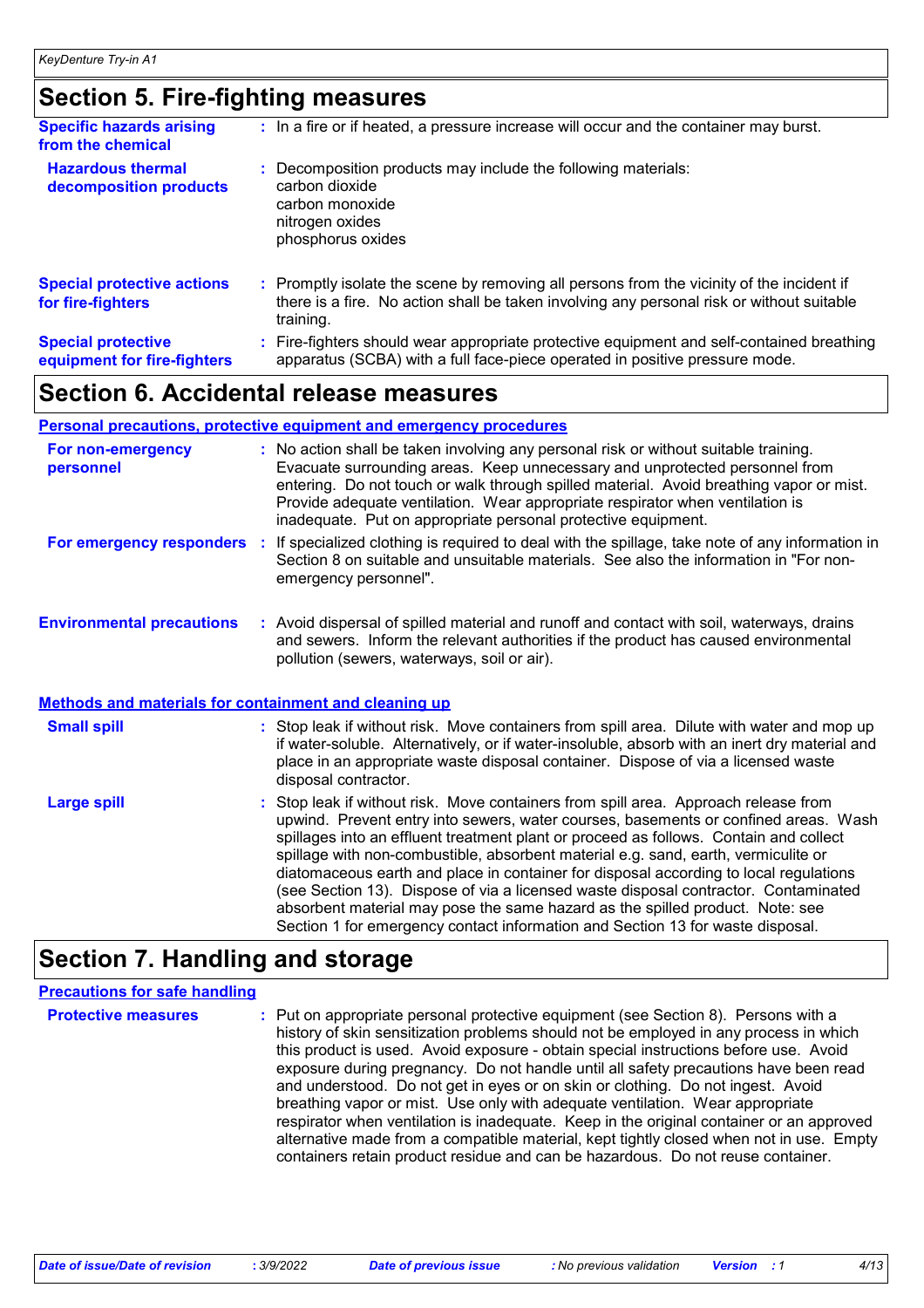# **Section 7. Handling and storage**

| <b>Advice on general</b><br>occupational hygiene                                 |  | : Eating, drinking and smoking should be prohibited in areas where this material is<br>handled, stored and processed. Workers should wash hands and face before eating,<br>drinking and smoking. Remove contaminated clothing and protective equipment before<br>entering eating areas. See also Section 8 for additional information on hygiene<br>measures.                                                                                                                                                                                                                                                                                                            |
|----------------------------------------------------------------------------------|--|--------------------------------------------------------------------------------------------------------------------------------------------------------------------------------------------------------------------------------------------------------------------------------------------------------------------------------------------------------------------------------------------------------------------------------------------------------------------------------------------------------------------------------------------------------------------------------------------------------------------------------------------------------------------------|
| <b>Conditions for safe storage,</b><br>including any<br><b>incompatibilities</b> |  | Do not store above the following temperature: 38°C (100.4°F). Store in accordance with<br>÷.<br>local regulations. Store in original container protected from direct sunlight in a dry, cool<br>and well-ventilated area, away from incompatible materials (see Section 10) and food<br>and drink. Store locked up. Keep container tightly closed and sealed until ready for use.<br>Containers that have been opened must be carefully resealed and kept upright to<br>prevent leakage. Do not store in unlabeled containers. Use appropriate containment to<br>avoid environmental contamination. See Section 10 for incompatible materials before<br>handling or use. |

# **Section 8. Exposure controls/personal protection**

#### **Control parameters**

#### **Occupational exposure limits**

| <b>Ingredient name</b>                                                                          | <b>Exposure limits</b>                                                                                                                                                                                                                                                                |
|-------------------------------------------------------------------------------------------------|---------------------------------------------------------------------------------------------------------------------------------------------------------------------------------------------------------------------------------------------------------------------------------------|
| Methacrylate Monomer 1<br>Methacrylate Monomer 3<br>Photo Initiator 1<br>Methacrylate Monomer 2 | None.<br>None.<br>None.<br>None.                                                                                                                                                                                                                                                      |
| Acrylate Monomer 1<br>titanium dioxide                                                          | None.<br><b>ACGIH TLV (United States, 1/2021).</b><br>TWA: 10 mg/m <sup>3</sup> 8 hours.<br>OSHA PEL 1989 (United States, 3/1989).<br>TWA: 10 mg/m <sup>3</sup> 8 hours. Form: Total dust<br>OSHA PEL (United States, 5/2018).<br>TWA: 15 mg/m <sup>3</sup> 8 hours. Form: Total dust |

| <b>Appropriate engineering</b><br><b>controls</b> | : Use only with adequate ventilation. If user operations generate dust, fumes, gas, vapor<br>or mist, use process enclosures, local exhaust ventilation or other engineering controls<br>to keep worker exposure to airborne contaminants below any recommended or statutory<br>limits.                                                                                                                                                                                     |
|---------------------------------------------------|-----------------------------------------------------------------------------------------------------------------------------------------------------------------------------------------------------------------------------------------------------------------------------------------------------------------------------------------------------------------------------------------------------------------------------------------------------------------------------|
| <b>Environmental exposure</b><br><b>controls</b>  | Emissions from ventilation or work process equipment should be checked to ensure<br>they comply with the requirements of environmental protection legislation. In some<br>cases, fume scrubbers, filters or engineering modifications to the process equipment<br>will be necessary to reduce emissions to acceptable levels.                                                                                                                                               |
| <b>Individual protection measures</b>             |                                                                                                                                                                                                                                                                                                                                                                                                                                                                             |
| <b>Hygiene measures</b>                           | : Wash hands, forearms and face thoroughly after handling chemical products, before<br>eating, smoking and using the lavatory and at the end of the working period.<br>Appropriate techniques should be used to remove potentially contaminated clothing.<br>Contaminated work clothing should not be allowed out of the workplace. Wash<br>contaminated clothing before reusing. Ensure that eyewash stations and safety<br>showers are close to the workstation location. |
| <b>Eye/face protection</b>                        | : Safety eyewear complying with an approved standard should be used when a risk<br>assessment indicates this is necessary to avoid exposure to liquid splashes, mists,<br>gases or dusts. If contact is possible, the following protection should be worn, unless<br>the assessment indicates a higher degree of protection: chemical splash goggles.<br>Recommended: chemical splash goggles and/or face shield.                                                           |
| <b>Skin protection</b>                            |                                                                                                                                                                                                                                                                                                                                                                                                                                                                             |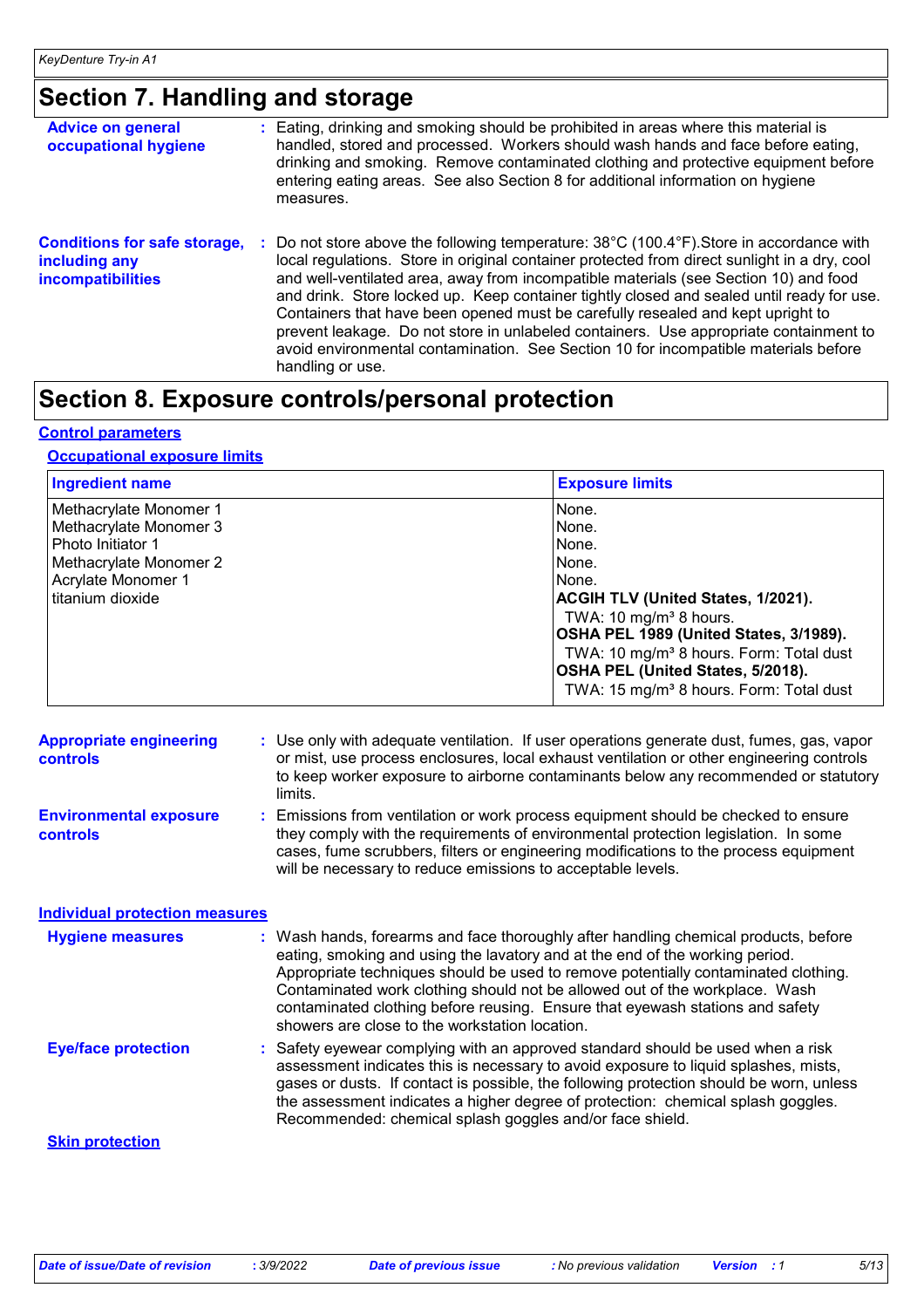# **Section 8. Exposure controls/personal protection**

| <b>Hand protection</b>        | : Chemical-resistant, impervious gloves complying with an approved standard should be<br>worn at all times when handling chemical products if a risk assessment indicates this is<br>necessary. Considering the parameters specified by the glove manufacturer, check<br>during use that the gloves are still retaining their protective properties. It should be<br>noted that the time to breakthrough for any glove material may be different for different<br>glove manufacturers. In the case of mixtures, consisting of several substances, the<br>protection time of the gloves cannot be accurately estimated. |
|-------------------------------|------------------------------------------------------------------------------------------------------------------------------------------------------------------------------------------------------------------------------------------------------------------------------------------------------------------------------------------------------------------------------------------------------------------------------------------------------------------------------------------------------------------------------------------------------------------------------------------------------------------------|
| <b>Body protection</b>        | : Personal protective equipment for the body should be selected based on the task being<br>performed and the risks involved and should be approved by a specialist before<br>handling this product. Recommended: Neoprene gloves.                                                                                                                                                                                                                                                                                                                                                                                      |
| <b>Other skin protection</b>  | : Appropriate footwear and any additional skin protection measures should be selected<br>based on the task being performed and the risks involved and should be approved by a<br>specialist before handling this product.                                                                                                                                                                                                                                                                                                                                                                                              |
| <b>Respiratory protection</b> | : Based on the hazard and potential for exposure, select a respirator that meets the<br>appropriate standard or certification. Respirators must be used according to a<br>respiratory protection program to ensure proper fitting, training, and other important<br>aspects of use.                                                                                                                                                                                                                                                                                                                                    |

# **Section 9. Physical and chemical properties and safety characteristics**

The conditions of measurement of all properties are at standard temperature and pressure unless otherwise indicated.

| <b>Appearance</b>                                                 |                                                                                                                                                        |
|-------------------------------------------------------------------|--------------------------------------------------------------------------------------------------------------------------------------------------------|
| <b>Physical state</b>                                             | $:$ Liquid.                                                                                                                                            |
| Color                                                             | $:$ Not available.                                                                                                                                     |
| <b>Odor</b>                                                       | Not available.                                                                                                                                         |
| <b>Odor threshold</b>                                             | Not available.                                                                                                                                         |
| pH                                                                | : Not available.                                                                                                                                       |
| <b>Melting point/freezing point</b>                               | : Not available.                                                                                                                                       |
| <b>Boiling point, initial boiling</b><br>point, and boiling range | : >100°C (>212°F)                                                                                                                                      |
| <b>Flash point</b>                                                | : Not applicable.                                                                                                                                      |
| <b>Evaporation rate</b>                                           | : Not available.                                                                                                                                       |
| <b>Flammability</b>                                               | : Not available.                                                                                                                                       |
| Lower and upper explosion<br>limit/flammability limit             | : Not available.                                                                                                                                       |
| <b>Vapor pressure</b>                                             | : Not applicable.                                                                                                                                      |
| <b>Relative vapor density</b>                                     | : Not available.                                                                                                                                       |
| <b>Relative density</b>                                           | : 1.09                                                                                                                                                 |
| <b>Solubility</b>                                                 | Soluble in the following materials: methanol, diethyl ether, n-octanol and acetone.<br>Insoluble in the following materials: cold water and hot water. |
| <b>Solubility in water</b>                                        | : Not available.                                                                                                                                       |
| <b>Partition coefficient: n-</b><br>octanol/water                 | : Not applicable.                                                                                                                                      |
| <b>Auto-ignition temperature</b>                                  | : Not applicable.                                                                                                                                      |
| <b>Decomposition temperature</b>                                  | : Not available.                                                                                                                                       |
| <b>Viscosity</b>                                                  | Dynamic: $350$ mPa $\cdot$ s ( $350$ cP)                                                                                                               |
| Flow time (ISO 2431)                                              | : Not available.                                                                                                                                       |
| <b>Particle characteristics</b>                                   |                                                                                                                                                        |
| <b>Median particle size</b>                                       | : Not applicable.                                                                                                                                      |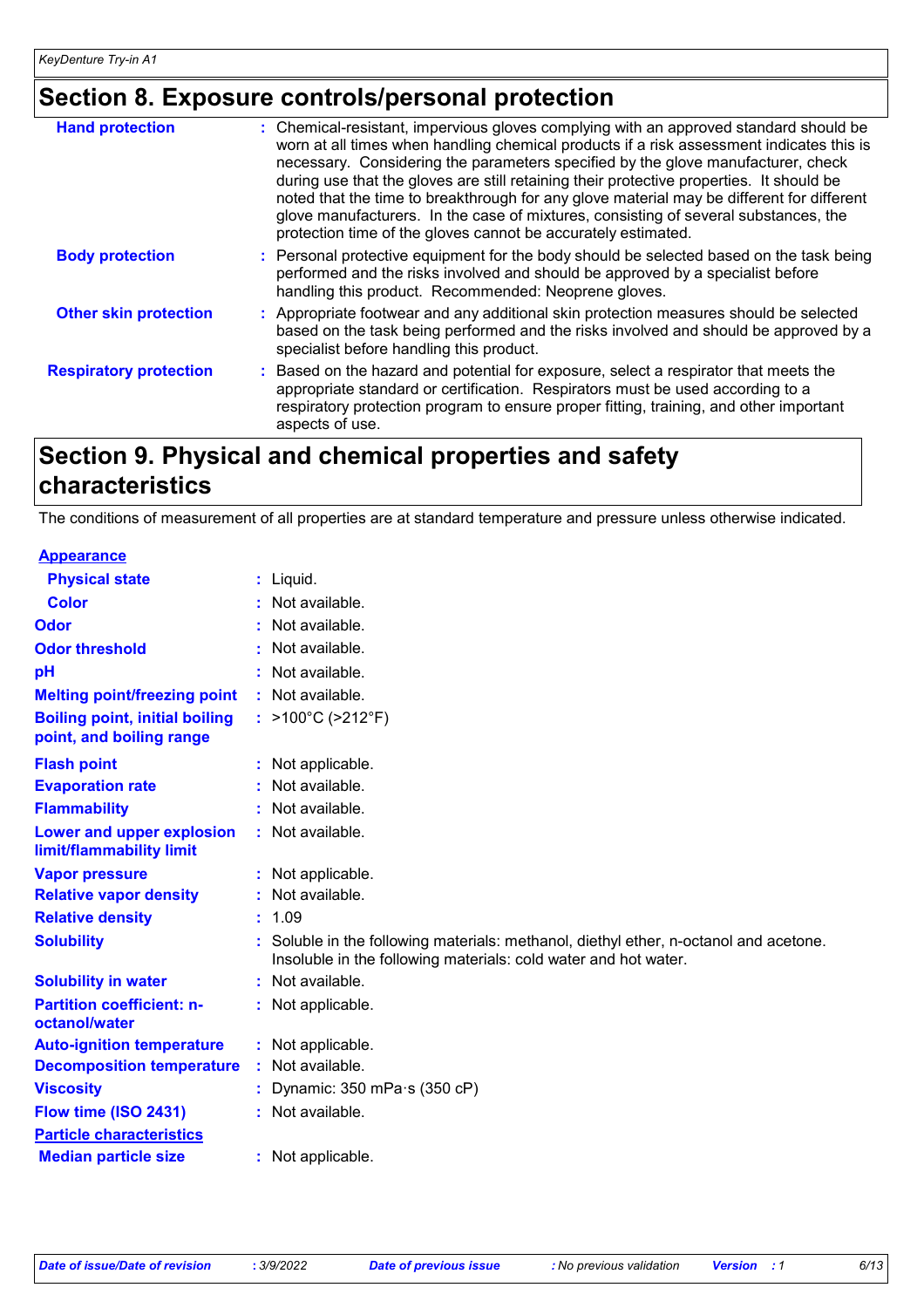# **Section 10. Stability and reactivity**

| <b>Reactivity</b>                            | : No specific test data related to reactivity available for this product or its ingredients.                                                               |
|----------------------------------------------|------------------------------------------------------------------------------------------------------------------------------------------------------------|
| <b>Chemical stability</b>                    | : The product is stable.                                                                                                                                   |
| <b>Possibility of hazardous</b><br>reactions | : Hazardous reactions or instability may occur under certain conditions of storage or use.                                                                 |
| <b>Conditions to avoid</b>                   | : Storage > 38 °C (100 °F), exposure to light, loss of dissolved air, and contamination<br>with incompatible materials.                                    |
| <b>Incompatible materials</b>                | : Polymerization initiators, including peroxides, strong oxidizing agents, alcohols, copper,<br>copper alloys, carbon steel, iron, rust, and strong bases. |
| <b>Hazardous decomposition</b><br>products   | : Under normal conditions of storage and use, hazardous decomposition products should<br>not be produced.                                                  |

### **Section 11. Toxicological information**

#### **Information on toxicological effects**

#### **Acute toxicity**

| <b>Product/ingredient name</b> | Result    | <b>Species</b> | <b>Dose</b> | <b>Exposure</b> |
|--------------------------------|-----------|----------------|-------------|-----------------|
| Methacrylate Monomer 2         | LD50 Oral | Rat            | 5050 mg/kg  |                 |
| l Acrvlate Monomer 1           | LD50 Oral | Rat            | 6200 mg/kg  |                 |

#### **Irritation/Corrosion**

| <b>Product/ingredient name</b> | <b>Result</b>                                    | <b>Species</b>  | <b>Score</b> | <b>Exposure</b>                 | <b>Observation</b> |
|--------------------------------|--------------------------------------------------|-----------------|--------------|---------------------------------|--------------------|
| Acrylate Monomer 1             | Eyes - Severe irritant                           | Rabbit          |              | I24 hours 100<br>∣uL            |                    |
| titanium dioxide               | Skin - Moderate irritant<br>Skin - Mild irritant | Rabbit<br>Human |              | 500 mg<br>72 hours 300<br>lug l |                    |

#### **Sensitization**

Not available.

#### **Mutagenicity**

Not available.

#### **Carcinogenicity**

Not available.

#### **Classification**

| <b>Product/ingredient name</b> | <b>OSHA</b> | <b>IARC</b> | <b>NTP</b> |
|--------------------------------|-------------|-------------|------------|
| Ititanium dioxide              |             | ∩⊏<br>∠∟    |            |

#### **Reproductive toxicity**

Not available.

#### **Teratogenicity**

Not available.

#### **Specific target organ toxicity (single exposure)**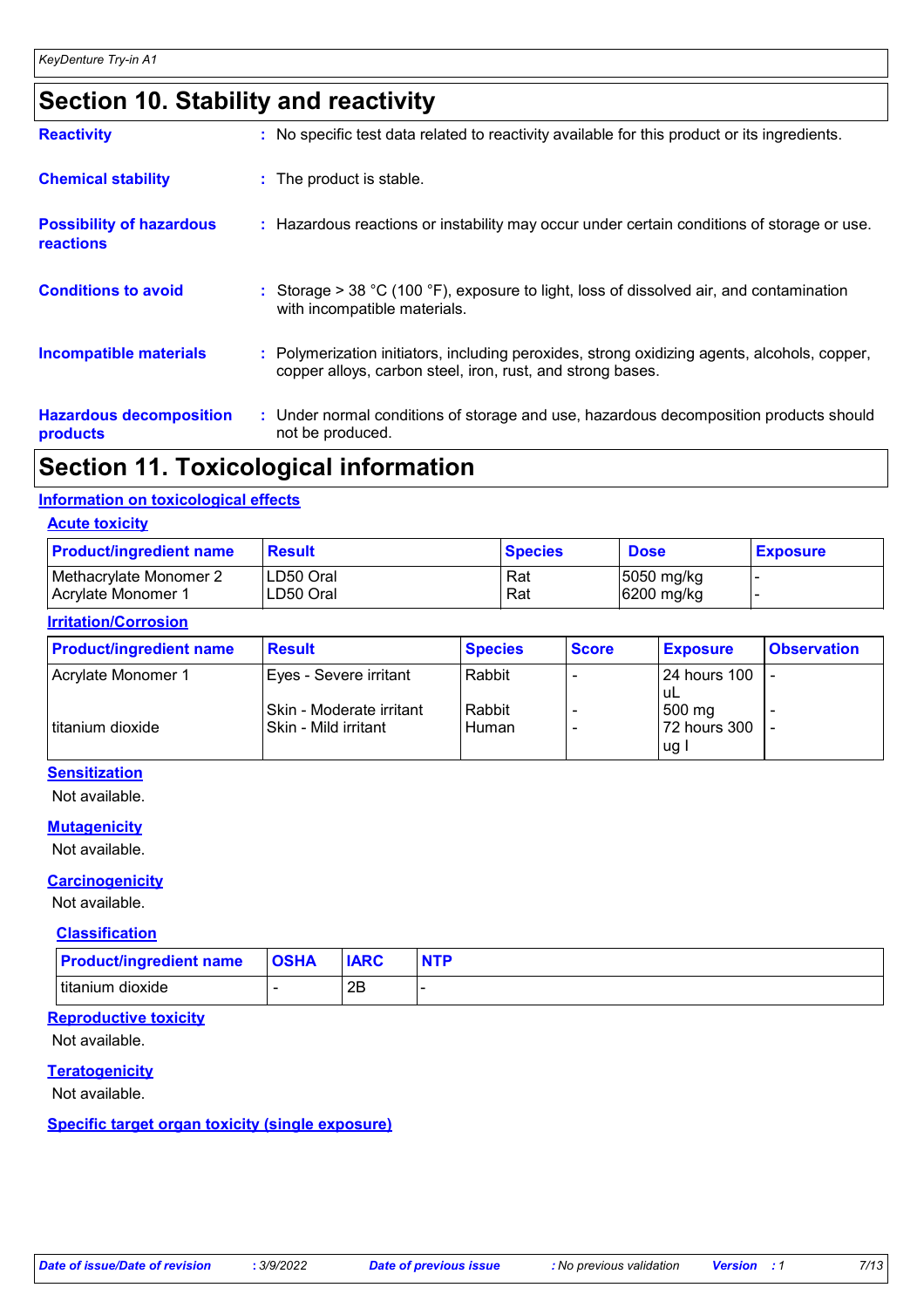| <b>Product/ingredient name</b>                                                           |                                                                                                                                                                         | <b>Category</b>                                              | <b>Route of</b><br>exposure                   | <b>Target organs</b> |  |
|------------------------------------------------------------------------------------------|-------------------------------------------------------------------------------------------------------------------------------------------------------------------------|--------------------------------------------------------------|-----------------------------------------------|----------------------|--|
| Methacrylate Monomer 3                                                                   |                                                                                                                                                                         | Category 3                                                   |                                               | Respiratory tract    |  |
| Acrylate Monomer 1                                                                       | Category 3                                                                                                                                                              |                                                              | irritation<br>Respiratory tract<br>irritation |                      |  |
| <b>Specific target organ toxicity (repeated exposure)</b><br>Not available.              |                                                                                                                                                                         |                                                              |                                               |                      |  |
| <b>Aspiration hazard</b><br>Not available.                                               |                                                                                                                                                                         |                                                              |                                               |                      |  |
| <b>Information on the likely</b><br>routes of exposure                                   | : Not available.                                                                                                                                                        |                                                              |                                               |                      |  |
| <b>Potential acute health effects</b>                                                    |                                                                                                                                                                         |                                                              |                                               |                      |  |
| <b>Eye contact</b>                                                                       | Causes serious eye irritation.                                                                                                                                          |                                                              |                                               |                      |  |
| <b>Inhalation</b>                                                                        | May cause respiratory irritation.                                                                                                                                       |                                                              |                                               |                      |  |
| <b>Skin contact</b>                                                                      |                                                                                                                                                                         | Causes skin irritation. May cause an allergic skin reaction. |                                               |                      |  |
| <b>Ingestion</b>                                                                         | No known significant effects or critical hazards.                                                                                                                       |                                                              |                                               |                      |  |
| <b>Symptoms related to the physical, chemical and toxicological characteristics</b>      |                                                                                                                                                                         |                                                              |                                               |                      |  |
| <b>Eye contact</b>                                                                       | : Adverse symptoms may include the following:<br>pain or irritation<br>watering<br>redness                                                                              |                                                              |                                               |                      |  |
| <b>Inhalation</b>                                                                        | : Adverse symptoms may include the following:<br>respiratory tract irritation<br>coughing<br>reduced fetal weight<br>increase in fetal deaths<br>skeletal malformations |                                                              |                                               |                      |  |
| <b>Skin contact</b>                                                                      | : Adverse symptoms may include the following:<br>irritation<br>redness<br>reduced fetal weight<br>increase in fetal deaths<br>skeletal malformations                    |                                                              |                                               |                      |  |
| <b>Ingestion</b>                                                                         | : Adverse symptoms may include the following:<br>reduced fetal weight<br>increase in fetal deaths<br>skeletal malformations                                             |                                                              |                                               |                      |  |
| Delayed and immediate effects and also chronic effects from short and long term exposure |                                                                                                                                                                         |                                                              |                                               |                      |  |
| <b>Short term exposure</b>                                                               |                                                                                                                                                                         |                                                              |                                               |                      |  |
| <b>Potential immediate</b><br>effects                                                    | : Not available.                                                                                                                                                        |                                                              |                                               |                      |  |
| <b>Potential delayed effects</b>                                                         | : Not available.                                                                                                                                                        |                                                              |                                               |                      |  |
| Long term exposure                                                                       |                                                                                                                                                                         |                                                              |                                               |                      |  |

**Potential immediate effects :** Not available.

**Potential delayed effects :** Not available.

### **Potential chronic health effects**

Not available.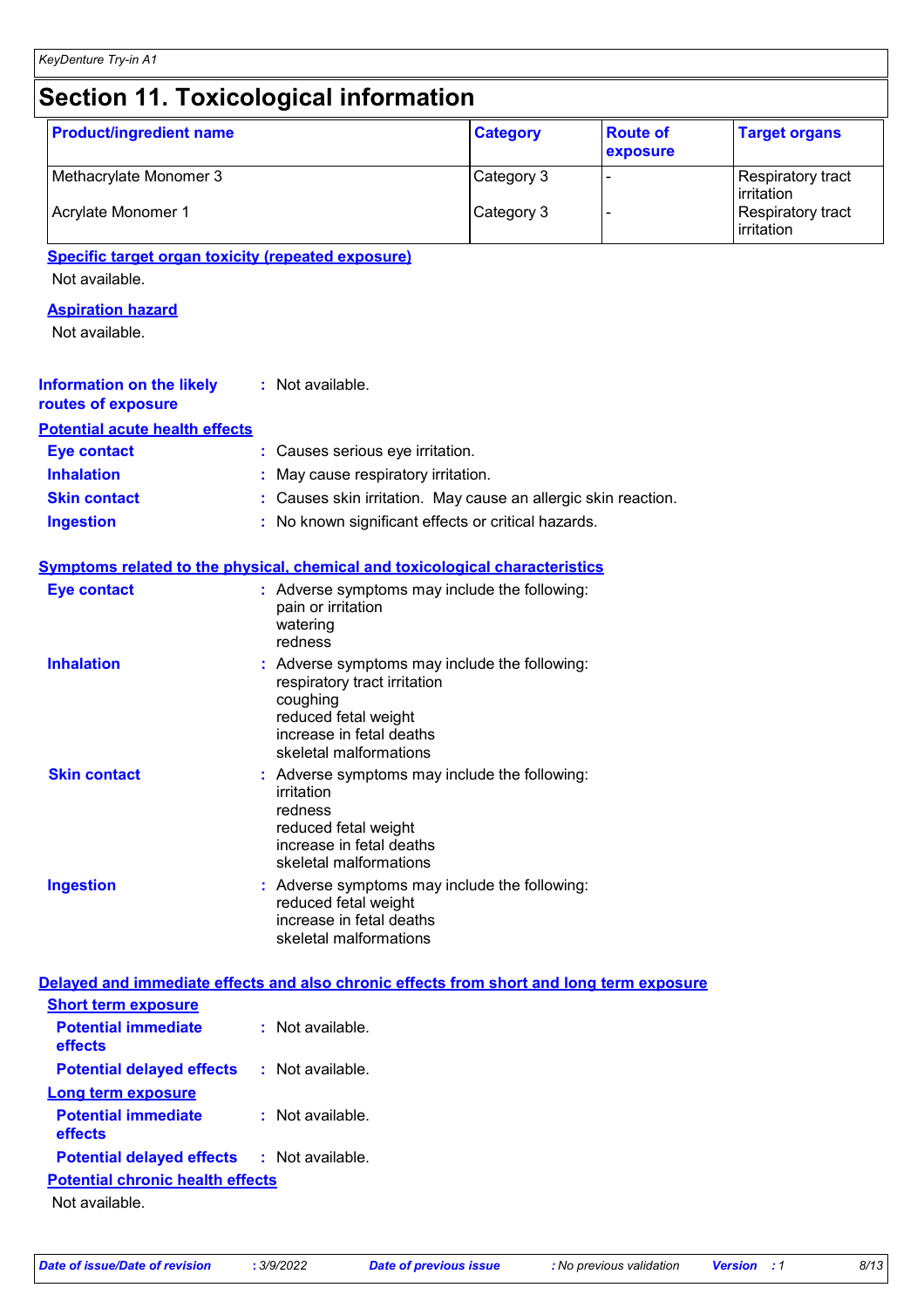# **Section 11. Toxicological information**

| <b>General</b>               | : Once sensitized, a severe allergic reaction may occur when subsequently exposed to<br>very low levels. |
|------------------------------|----------------------------------------------------------------------------------------------------------|
| <b>Carcinogenicity</b>       | : Suspected of causing cancer. Risk of cancer depends on duration and level of<br>exposure.              |
| <b>Mutagenicity</b>          | : No known significant effects or critical hazards.                                                      |
| <b>Reproductive toxicity</b> | : Suspected of damaging fertility or the unborn child.                                                   |

#### **Numerical measures of toxicity**

**Acute toxicity estimates**

| <b>Product/ingredient name</b> | Oral (mg/<br>kg) | <b>Dermal</b><br>(mg/kg) | <b>Inhalation</b><br>(gases)<br>(ppm) | <b>Inhalation</b><br>(vapors)<br>$\mathsf{(mg/l)}$ | <b>Inhalation</b><br>dusts and<br>mists) (mg/ |
|--------------------------------|------------------|--------------------------|---------------------------------------|----------------------------------------------------|-----------------------------------------------|
| Methacrylate Monomer 2         | 5050             | N/A                      | N/A                                   | N/A                                                | N/A                                           |
| Acrylate Monomer 1             | 6200             | N/A                      | N/A                                   | N/A                                                | N/A                                           |

# **Section 12. Ecological information**

| <b>Toxicity</b>                |                                       |                                                                              |                 |
|--------------------------------|---------------------------------------|------------------------------------------------------------------------------|-----------------|
| <b>Product/ingredient name</b> | <b>Result</b>                         | <b>Species</b>                                                               | <b>Exposure</b> |
| Methacrylate Monomer 2         | Acute LC50 227000 µg/l Fresh water    | Fish - Pimephales promelas -<br>Juvenile (Fledgling, Hatchling,<br>Weanling) | 96 hours        |
| l titanium dioxide             | Acute LC50 3 mg/l Fresh water         | Crustaceans - Ceriodaphnia<br>I dubia - Neonate                              | 48 hours        |
|                                | Acute LC50 6.5 mg/l Fresh water       | Daphnia - Daphnia pulex -<br>l Neonate                                       | 48 hours        |
|                                | Acute LC50 >1000000 µg/l Marine water | <b>Fish - Fundulus heteroclitus</b>                                          | 96 hours        |

#### **Persistence and degradability**

Not available.

#### **Bioaccumulative potential**

| <b>Product/ingredient name</b> | $LoaPow$ | <b>BCF</b> | <b>Potential</b> |
|--------------------------------|----------|------------|------------------|
| Methacrylate Monomer 3         | 5.09     |            | high             |
| Photo Initiator 1              |          | 53 to 72   | low              |
| Methacrylate Monomer 2         | 0.42     |            | low              |
| Acrylate Monomer 1             |          |            | low              |

#### **Mobility in soil**

**Soil/water partition coefficient (KOC)**

**:** Not available.

**Other adverse effects** : No known significant effects or critical hazards.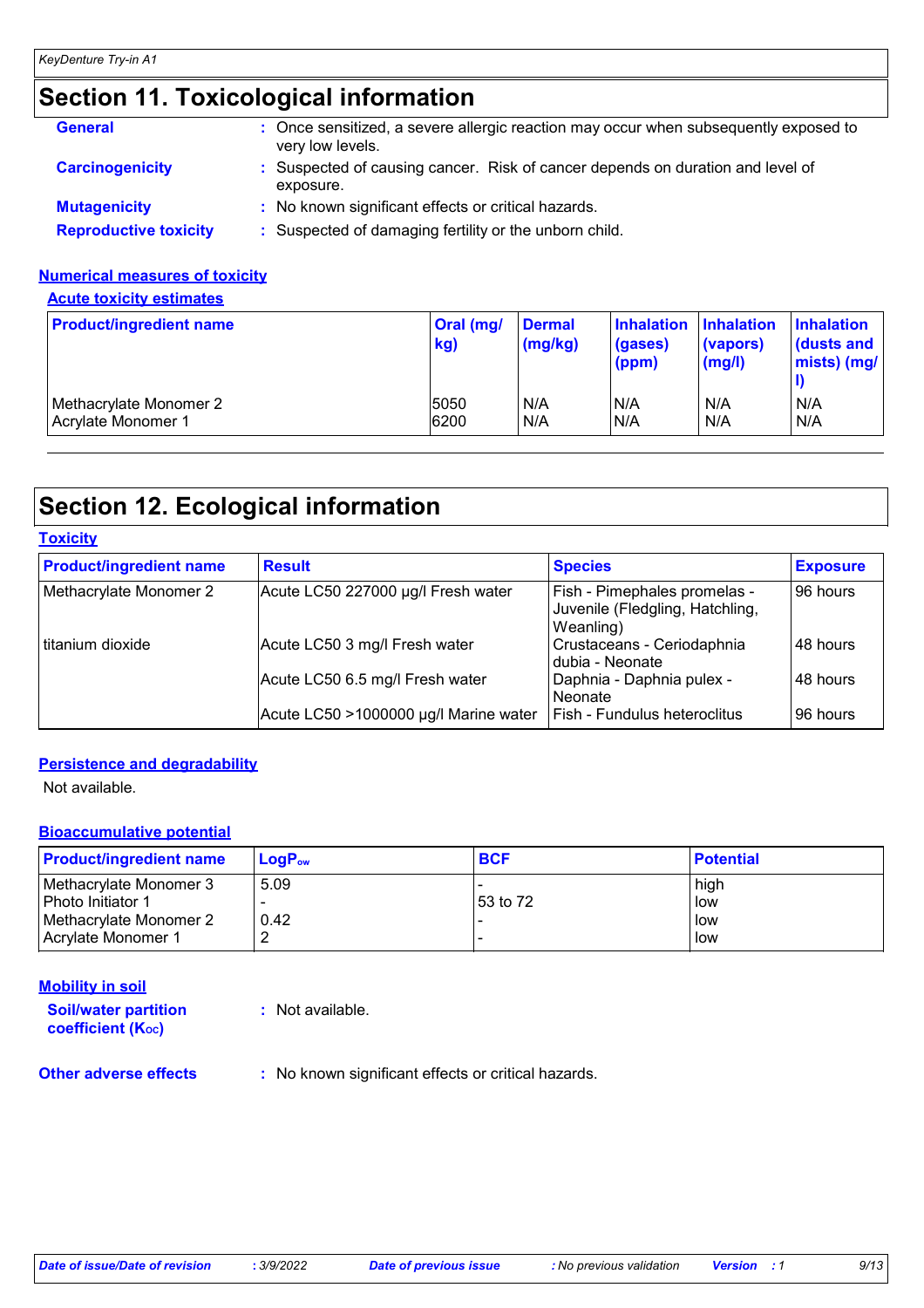### **Section 13. Disposal considerations**

**Disposal methods :**

The generation of waste should be avoided or minimized wherever possible. Disposal of this product, solutions and any by-products should at all times comply with the requirements of environmental protection and waste disposal legislation and any regional local authority requirements. Dispose of surplus and non-recyclable products via a licensed waste disposal contractor. Waste should not be disposed of untreated to the sewer unless fully compliant with the requirements of all authorities with jurisdiction. Waste packaging should be recycled. Incineration or landfill should only be considered when recycling is not feasible. This material and its container must be disposed of in a safe way. Care should be taken when handling emptied containers that have not been cleaned or rinsed out. Empty containers or liners may retain some product residues. Avoid dispersal of spilled material and runoff and contact with soil, waterways, drains and sewers.

### **Section 14. Transport information**

|                                      | <b>DOT</b><br><b>Classification</b> | <b>TDG</b><br><b>Classification</b> | <b>Mexico</b><br><b>Classification</b> | <b>IMDG</b>    | <b>IATA</b>    |
|--------------------------------------|-------------------------------------|-------------------------------------|----------------------------------------|----------------|----------------|
| <b>UN number</b>                     | Not regulated.                      | Not regulated.                      | Not regulated.                         | Not regulated. | Not regulated. |
| <b>UN proper</b><br>shipping name    |                                     |                                     |                                        |                |                |
| <b>Transport</b><br>hazard class(es) |                                     | -                                   |                                        |                |                |
| <b>Packing group</b>                 | $\overline{\phantom{a}}$            | ٠                                   | $\blacksquare$                         | -              | $\overline{a}$ |
| Environmental<br>hazards             | No.                                 | No.                                 | No.                                    | No.            | No.            |

**Special precautions for user Transport within user's premises:** always transport in closed containers that are **:** upright and secure. Ensure that persons transporting the product know what to do in the event of an accident or spillage.

**Transport in bulk according :** Not available. **to IMO instruments**

### **Section 15. Regulatory information**

| <b>U.S. Federal regulations</b>                                                   |  | : TSCA 8(a) PAIR: Acrylate Monomer 1; Colorant 3       |
|-----------------------------------------------------------------------------------|--|--------------------------------------------------------|
|                                                                                   |  | TSCA 8(a) CDR Exempt/Partial exemption: Not determined |
|                                                                                   |  | Clean Water Act (CWA) 307: Colorant 5                  |
| <b>Clean Air Act Section 112</b><br>(b) Hazardous Air<br><b>Pollutants (HAPs)</b> |  | : Listed                                               |
| <b>Clean Air Act Section 602</b><br><b>Class I Substances</b>                     |  | : Not listed                                           |
| <b>Clean Air Act Section 602</b><br><b>Class II Substances</b>                    |  | : Not listed                                           |
| <b>DEA List I Chemicals</b><br>(Precursor Chemicals)                              |  | : Not listed                                           |
| <b>DEA List II Chemicals</b><br>(Essential Chemicals)                             |  | : Not listed                                           |
| <b>SARA 302/304</b>                                                               |  |                                                        |

*Date of issue/Date of revision* **:** *3/9/2022 Date of previous issue : No previous validation Version : 1 10/13*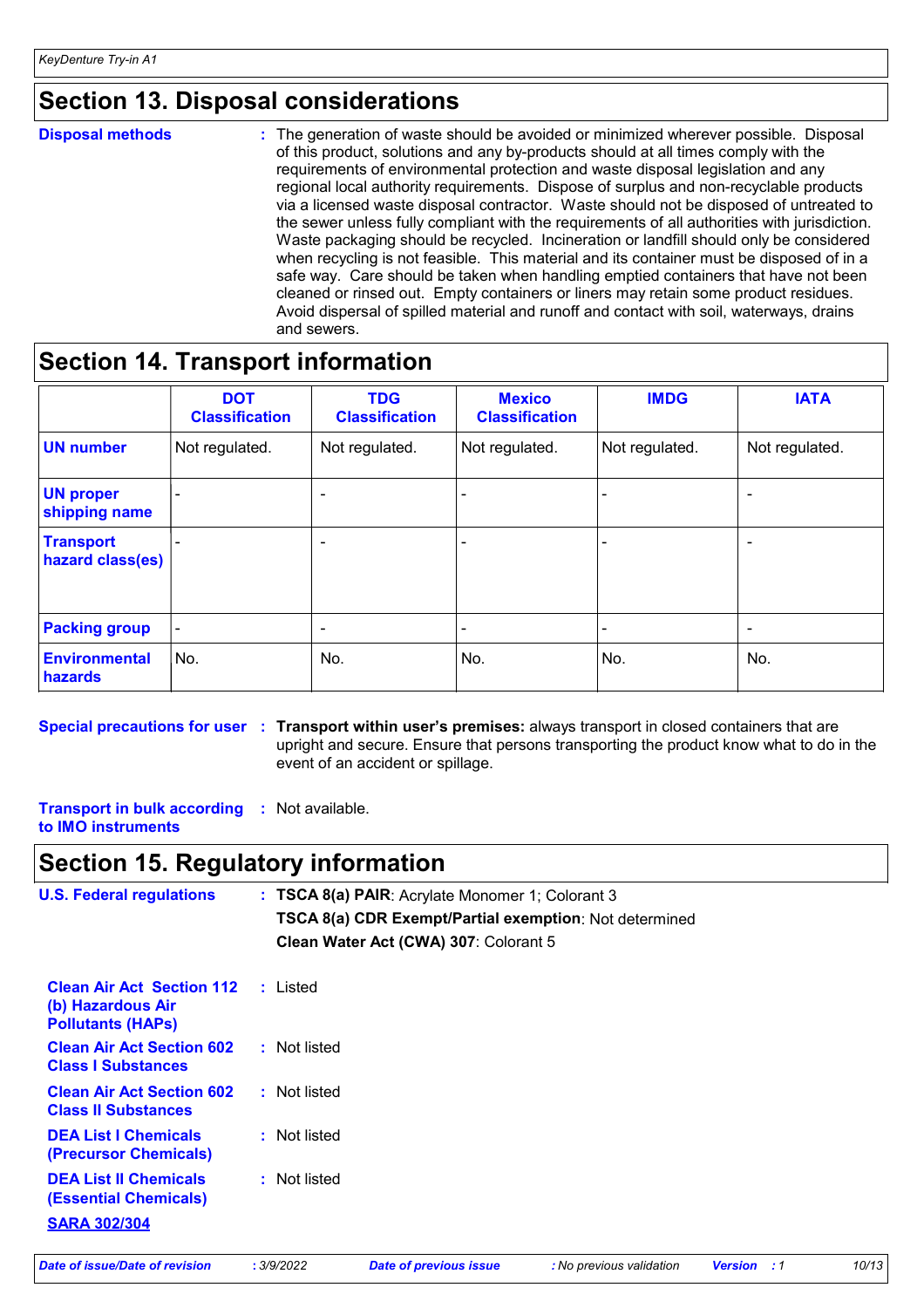### **Section 15. Regulatory information**

#### **Composition/information on ingredients**

No products were found.

| <b>SARA 304 RQ</b>    | : Not applicable.                                                                                                                                                                                                                                                                        |
|-----------------------|------------------------------------------------------------------------------------------------------------------------------------------------------------------------------------------------------------------------------------------------------------------------------------------|
| <b>SARA 311/312</b>   |                                                                                                                                                                                                                                                                                          |
| <b>Classification</b> | : SKIN IRRITATION - Category 2<br>EYE IRRITATION - Category 2A<br>SKIN SENSITIZATION - Category 1<br><b>CARCINOGENICITY - Category 2</b><br><b>TOXIC TO REPRODUCTION - Category 2</b><br>SPECIFIC TARGET ORGAN TOXICITY (SINGLE EXPOSURE) (Respiratory tract<br>irritation) - Category 3 |

#### **Composition/information on ingredients**

| <b>Name</b>            | $\frac{9}{6}$ | <b>Classification</b>                            |
|------------------------|---------------|--------------------------------------------------|
| Methacrylate Monomer 1 | Proprietary   | SKIN SENSITIZATION - Category 1A                 |
| Methacrylate Monomer 3 | Proprietary   | SKIN IRRITATION - Category 2                     |
|                        |               | <b>EYE IRRITATION - Category 2A</b>              |
|                        |               | SPECIFIC TARGET ORGAN TOXICITY (SINGLE EXPOSURE) |
|                        |               | (Respiratory tract irritation) - Category 3      |
| Photo Initiator 1      | Proprietary   | <b>COMBUSTIBLE DUSTS</b>                         |
|                        |               | <b>TOXIC TO REPRODUCTION - Category 2</b>        |
| Methacrylate Monomer 2 | Proprietary   | SKIN IRRITATION - Category 2                     |
|                        |               | <b>EYE IRRITATION - Category 2A</b>              |
|                        |               | SKIN SENSITIZATION - Category 1                  |
| Acrylate Monomer 1     | Proprietary   | SKIN IRRITATION - Category 2                     |
|                        |               | EYE IRRITATION - Category 2A                     |
|                        |               | SKIN SENSITIZATION - Category 1                  |
|                        |               | SPECIFIC TARGET ORGAN TOXICITY (SINGLE EXPOSURE) |
|                        |               | (Respiratory tract irritation) - Category 3      |
| titanium dioxide       | ≤0.3          | <b>CARCINOGENICITY - Category 2</b>              |

#### **SARA 313**

|                                           | <b>Product name</b>    | <b>CAS number</b> |                     |
|-------------------------------------------|------------------------|-------------------|---------------------|
| <b>Form R - Reporting</b><br>requirements | Methacrylate Monomer 1 |                   | <b>IProprietary</b> |
| <b>Supplier notification</b>              | Methacrylate Monomer 1 |                   | Proprietary         |

SARA 313 notifications must not be detached from the SDS and any copying and redistribution of the SDS shall include copying and redistribution of the notice attached to copies of the SDS subsequently redistributed.

#### **State regulations**

| <b>Massachusetts</b> | : None of the components are listed.                                            |
|----------------------|---------------------------------------------------------------------------------|
| <b>New York</b>      | : None of the components are listed.                                            |
| <b>New Jersey</b>    | : The following components are listed: Methacrylate Monomer 1; NICKEL compounds |
| Pennsylvania         | : None of the components are listed.                                            |
|                      |                                                                                 |

#### **California Prop. 65**

This product does not require a Safe Harbor warning under California Prop. 65.

#### **International regulations**

**Chemical Weapon Convention List Schedules I, II & III Chemicals** Not listed.

#### **Montreal Protocol**

Not listed.

**Stockholm Convention on Persistent Organic Pollutants** Not listed.

**Rotterdam Convention on Prior Informed Consent (PIC)**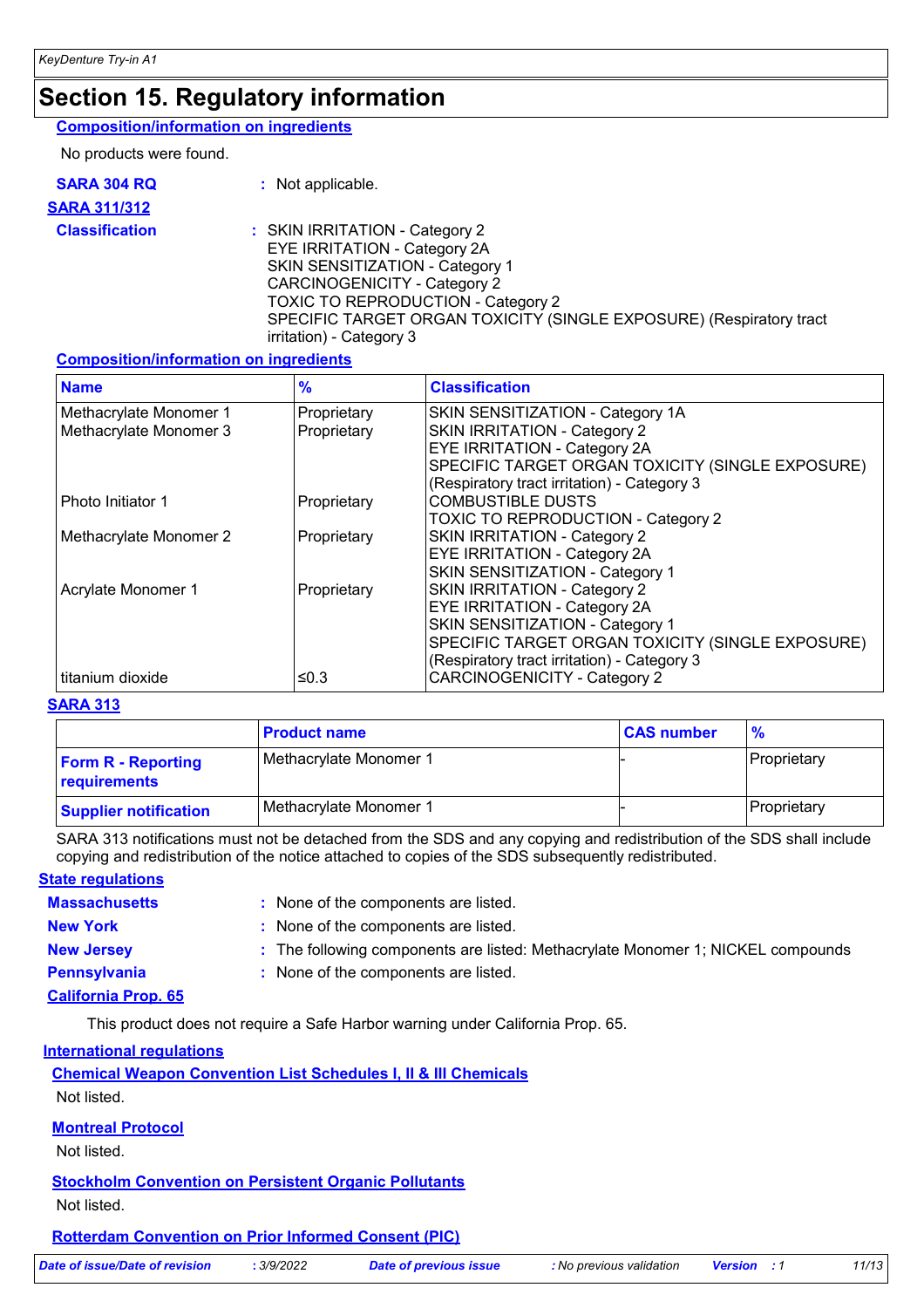## **Section 15. Regulatory information**

Not listed.

#### **UNECE Aarhus Protocol on POPs and Heavy Metals**

Not listed.

| <u>Inventory list</u>    |                                                                                      |
|--------------------------|--------------------------------------------------------------------------------------|
| <b>Australia</b>         | : Not determined.                                                                    |
| <b>Canada</b>            | : Not determined.                                                                    |
| <b>China</b>             | : Not determined.                                                                    |
| <b>Europe</b>            | : Not determined.                                                                    |
| <b>Japan</b>             | : Japan inventory (CSCL): Not determined.<br>Japan inventory (ISHL): Not determined. |
| <b>New Zealand</b>       | : Not determined.                                                                    |
| <b>Philippines</b>       | : Not determined.                                                                    |
| <b>Republic of Korea</b> | : Not determined.                                                                    |
| <b>Taiwan</b>            | : Not determined.                                                                    |
| <b>Thailand</b>          | : Not determined.                                                                    |
| <b>Turkey</b>            | : Not determined.                                                                    |
| <b>United States</b>     | Not determined.                                                                      |
| <b>Viet Nam</b>          | Not determined.                                                                      |

# **Section 16. Other information**

#### **Hazardous Material Information System (U.S.A.)**



**Caution: HMIS® ratings are based on a 0-4 rating scale, with 0 representing minimal hazards or risks, and 4 representing significant hazards or risks. Although HMIS® ratings and the associated label are not required on SDSs or products leaving a facility under 29 CFR 1910.1200, the preparer may choose to provide them. HMIS® ratings are to be used with a fully implemented HMIS® program. HMIS® is a registered trademark and service mark of the American Coatings Association, Inc.**

**The customer is responsible for determining the PPE code for this material. For more information on HMIS® Personal Protective Equipment (PPE) codes, consult the HMIS® Implementation Manual.**

#### **National Fire Protection Association (U.S.A.)**



#### **Procedure used to derive the classification**

|                                                                                                                                                                                                                                                                                               |            | <b>Justification</b>          |                          |                                                                                                                                  |       |
|-----------------------------------------------------------------------------------------------------------------------------------------------------------------------------------------------------------------------------------------------------------------------------------------------|------------|-------------------------------|--------------------------|----------------------------------------------------------------------------------------------------------------------------------|-------|
| SKIN IRRITATION - Category 2<br><b>EYE IRRITATION - Category 2A</b><br>SKIN SENSITIZATION - Category 1<br><b>CARCINOGENICITY - Category 2</b><br><b>TOXIC TO REPRODUCTION - Category 2</b><br>SPECIFIC TARGET ORGAN TOXICITY (SINGLE EXPOSURE) (Respiratory tract<br>irritation) - Category 3 |            |                               |                          | Calculation method<br>Calculation method<br>Calculation method<br>Calculation method<br>Calculation method<br>Calculation method |       |
| <b>History</b><br>Date of printing                                                                                                                                                                                                                                                            | : 3/9/2022 |                               |                          |                                                                                                                                  |       |
| <b>Date of issue/Date of revision</b>                                                                                                                                                                                                                                                         | : 3/9/2022 | <b>Date of previous issue</b> | : No previous validation | <b>Version</b> : 1                                                                                                               | 12/13 |